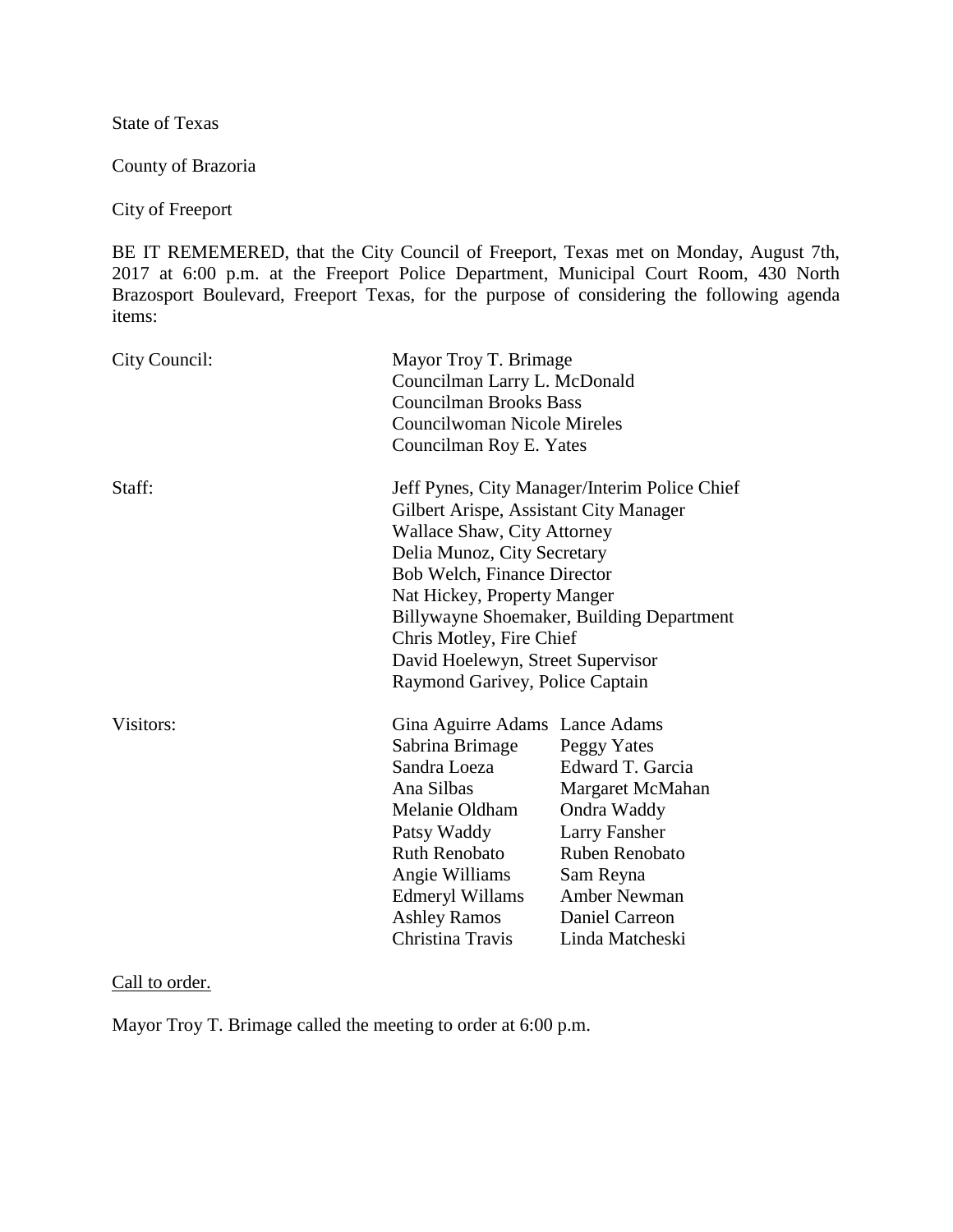#### Invocation

Dajon King, graduate of Brazosport High School and plays on the Exporters Basketball Team offered the invocation.

#### Pledge of Allegiance.

Mayor Troy T. Brimage offered the Pledge of Allegiance.

#### Attending citizens and their business.

Melanie Oldham of 922 W. 5th Street complained that the City of Freeport's Annual Financial reports are no longer presented by Kennemer, Masters & Lunford LLC. She believes an incorrect entry in the budget was done and failure to report grant revenues and expenditures on the Community Block Grant. She requested that Kennemer, Masters & Lunford be allowed to present the annual financial report again for an open discussion and to be able to ask questions.

Ruben Renobato of 1507 W. 2nd Street is interested in attending the Charter Review and Economic Development Corporation meetings. He requested the posting of upcoming meetings on the City's website.

#### Consideration of approving the July 17th, 2017 Council Minutes.

On a motion by Councilman McDonald, seconded by Councilwoman Mireles, with all present voting "Aye", Council unanimously approved the July 17th, 2017 Council Minutes.

# Presentation: Pastor Ondra Waddy and their youth from First United Missionary Baptist Church attended a program called Mission Lab in New Orleans, Louisiana.

Pastor Ondra Waddy and wife Pasty from the First Unite Missionary Baptist Church and 13 youth went on a mission trip to New Orleans, Louisiana. They attended a program called Mission Lab, where the students did yard work, helped the elderly, worked in the Food Pantry, fed the needy, passed out care packages to the homeless and simply shared the Love of Christ with others. They are ready and willing to do Mission Lab work in their own community.

Consideration of approving and awarding the contract for Disaster and/or Storm Monitoring Services to Rostan Solutions LLC as the primary contractor and True North Emergency Management as the secondary contractor.

On a motion by Councilman Bass, seconded by Councilman McDonald, with all present voting "Aye", Council unanimously approved Fire Chief Chris Motley's recommendation to approve and award the contract for Disaster and/or Storm Monitoring Services to Rostan Solutions LLC as the primary contractor and True North Emergency Management as the secondary contractor.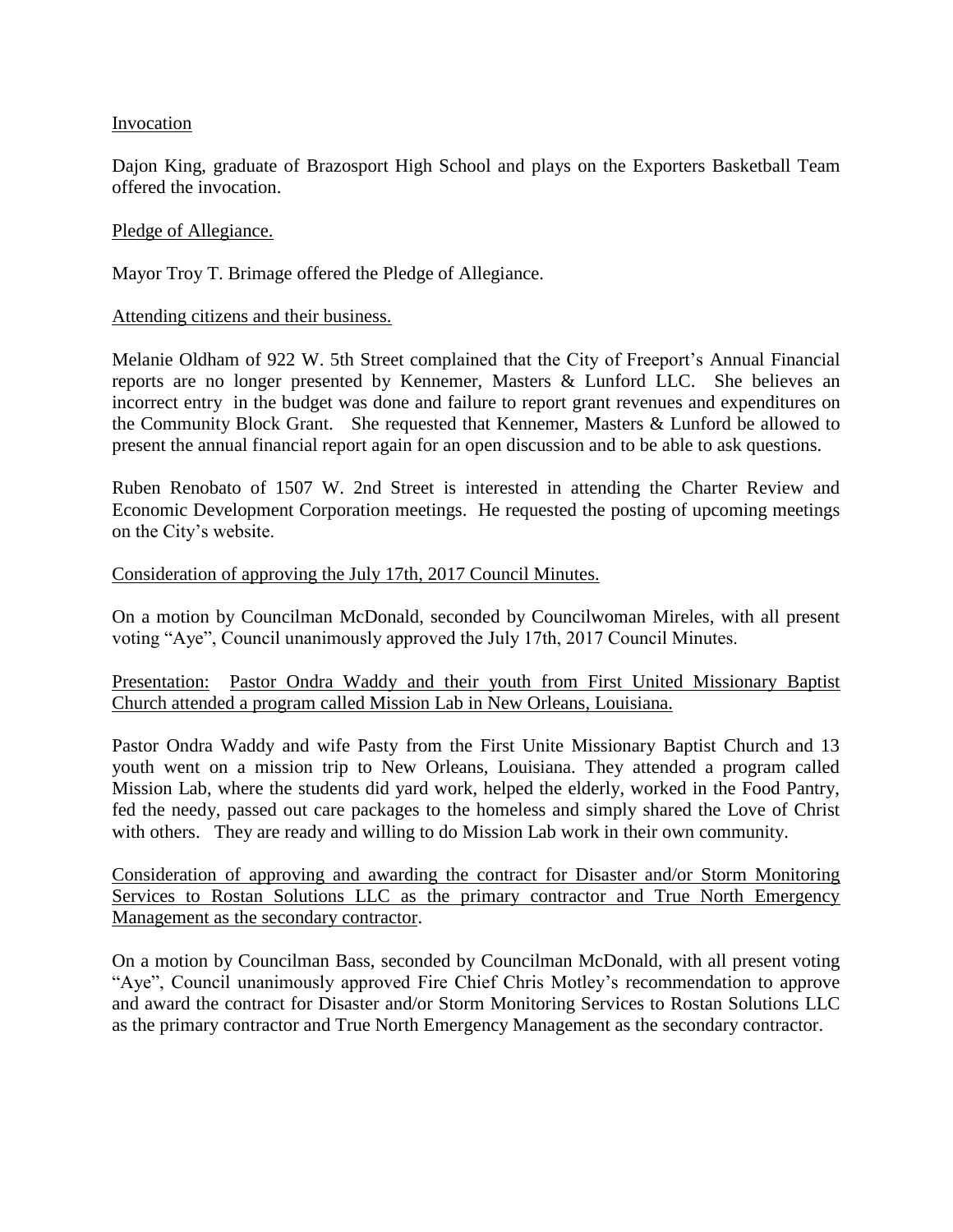Consideration of approving and signing a replat of the North Half of Lot 41, Block 8, Bastrop Bayou Acres, John Musquez Survey, A-332, Brazoria County.

On a motion by Councilman Bass, seconded by Councilman McDonald, with all present voting 4 to l, Council approved a replat of the North Half of Lot 41, Block 8, Bastrop Bayou Acres, John Musquez Survey, A-332, Brazoria County. Councilman Roy Yates opposed.

Consideration of approving a request from Gina Aguirre Adams, President & CEO of the Brazoria County Hispanic Chamber of Commerce for a lease agreement at City Hall, Suite 228 for three years.

This item was reagendaed.

Consideration of setting a date for a joint public hearing with the City Council and the Planning Commission of said City to consider a proposed amendment to the Comprehensive Zoning Ordinance of said City, adding a new zoning district, to be known as PUD-2, and changing the zoning classification for the real property in the attachment hereto from the present zoning classification of such property to a new zoning classification of PUD-2.

On a motion by Councilman Bass, seconded by Councilwoman Mireles, with all present voting "Aye", Council unanimously approved September 18, 2017 for a joint public hearing with the City Council and the Planning Commission of said City to consider a proposed amendment to the Comprehensive Zoning Ordinance of said City, adding a new zoning district to be known as PUD-2, and changing the zoning classification for the real property in the attachment hereto from the present zoning classification of such property to a new zoning classification of PUD-2.

Consideration of accepting the offer of \$3,150.00 by the Texas Department of Transportation for a temporary construction easement upon a part of Lot 2, Block 60 of the Freeport Townsite, known locally at 207 East Second Street, Freeport Texas, and authorizing the Mayor to sign and the City Secretary to attest any and all necessary grant documents.

This item was reagendaed.

Consideration of selling the City's interest on Block 626, Lot 12, Velasco Townsite, known as 702 North Ave. D, Tax Id. No. 8110-2236-000.

On a motion by Councilman Yates, seconded by Councilman McDonald, with all present voting "Aye", Council unanimously approved selling the City's interest on Block 626, Lot 12, Velasco Townsite, known as 702 North Ave. D. Tax Id. No. 8110-2236-000.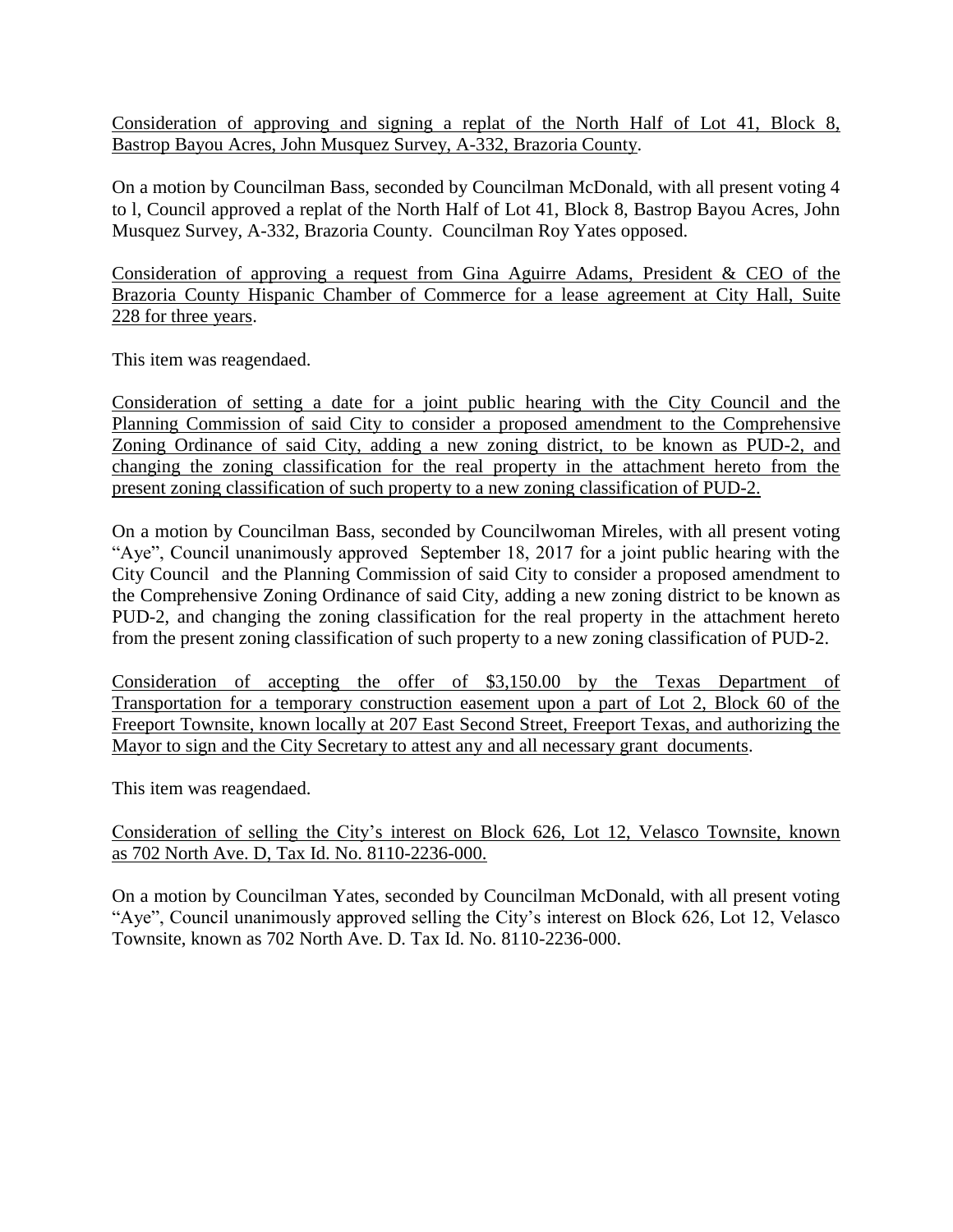Non-Emergency Notice of Addendum

Propose a tax rate for the 2017-2018 tax year and announce the dates for two (2) public hearings, August 17th and August 24th, 2017 each to be held at 6:00 p.m.

On a motion by Councilwoman Mireles to propose a tax rate of \$.628005, which is a tax increase of 5.89% above the Effective Tax Rate, to be adopted at a future meeting, seconded by Councilman Bass. Announced two public hearings for the proposed tax rate; August  $17<sup>th</sup> \&$  $24<sup>th</sup>$ , 2017 @ 6:00 pm.

| Record Vote: Mayor Troy T. Brimage | "Aye"         |
|------------------------------------|---------------|
| Councilman Larry L. McDonald       | $\gamma$ Nay" |
| <b>Councilman Brooks Bass</b>      | "Aye"         |
| <b>Councilman Nicole Mireles</b>   | "Aye"         |
| Councilman Roy E. Yates            | "Aye"         |

Mayor Troy T. Brimage closed the Formal Session and opened the Work Session at 6:56 p.m.

## Work Session:

Mayor T. Brimage attended the Park and Beautification Board meeting, talked about the lighting on Peppermint Park. The dual program with Brazosport ISD and Brazosport College has been a great success, 28 Freeport citizens attended and passed. The Summer Intern program ended today. They did a great job with KidFest Event on July 29, 2017. He has been meeting with department heads and the City Manager in reference to their needs on budget. Budget Work Shop is scheduled for August 15  $\&$  16, 2017. City Wide Cleanup went well with 1000 tires picked up and 630 gallons of paint were removed from the City. Waste Connections and city employees helped pick up over 1,700 cubic yards of trash. He thanked Jerry Meeks and his crew for working through the night on a main water break. He asked if you observe drainage problems to send a pic to the City's website to address.

## Announcements and comments from Council Member Ward A.

Councilman McDonald talked about the drainage issues. He drove during the rain and observed plastic bottles, styrofoam cups, grass, trees growing in the ditch blocking the water from drainage inlets. He requested Jerry Meeks look at  $1530$  W.  $4<sup>th</sup>$  Street, a sewer that overflows needs to be addressed.

#### Announcements and comments from Council Member Ward B.

Councilman Bass has attended the Charter Review meeting twice. The 1300 Block of West 5<sup>th</sup> street looks like a lake when it rains. He has observed grass in the gutters. He announced his parents 63rd Wedding Annivary; Odgen Bass from Freeport and Nan Chambers of 108 N. Ave. A from Velasco. He praised Mayor Troy T. Brimage on a good job.